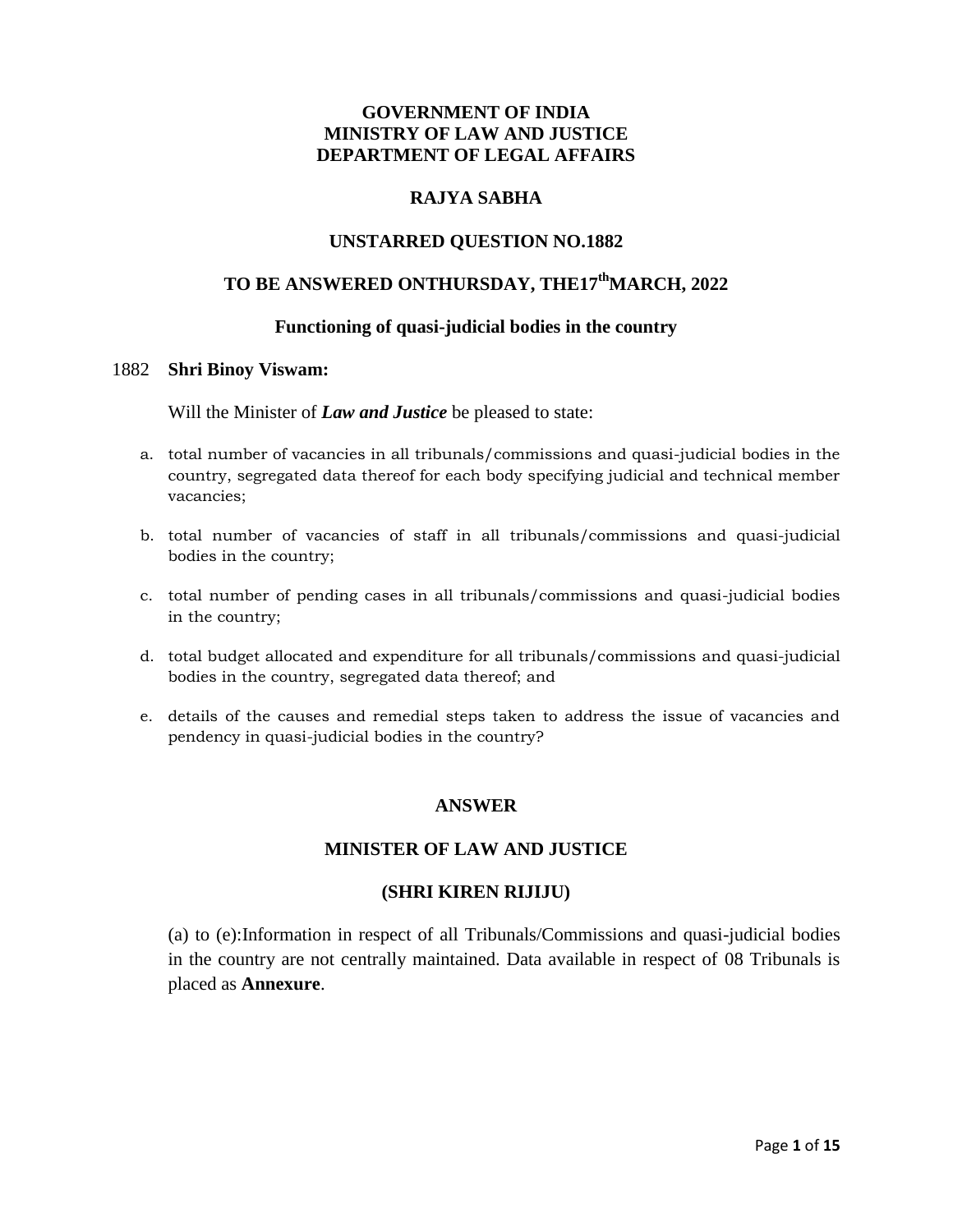# **ANNEXURE TO RAJYA SABHA UNSTARRED QUESTION NO. 1882 DATED 17TH MARCH, 2022**

| Sl.<br>No | Ministry/<br>Department<br>(Tribunal)                                                   | number<br>total<br>a.<br>in<br>vacancies<br>tribunals/commissions and vacancies<br>quasi-judicial bodies in the staff<br>country, segregated data tribunals/comm<br>thereof for each body issions<br>specifying<br>judicial and quasi-judicial<br>technical<br>member<br>vacancies; | of $ b $ .<br>total<br>all number<br>in<br>and<br>bodies in the<br>country;                                                                                                | c. total number of pending cases<br>of in all tribunals/commissions and<br>of quasi-judicial<br>bodies in<br>the<br>all country; | d. total budget allocated and expenditure for all e.<br>tribunals/commissions and quasi-judicial bodies in the and remedial steps taken to<br>country, segregated data thereof; and                     | details of the causes<br>address<br>the<br>issue of<br>vacancies and pendency in<br>quasi-judicial bodies in the<br>country?                                                                                                                                                                                                                                                                                                                                                                                                                                                                                                                                                   |
|-----------|-----------------------------------------------------------------------------------------|-------------------------------------------------------------------------------------------------------------------------------------------------------------------------------------------------------------------------------------------------------------------------------------|----------------------------------------------------------------------------------------------------------------------------------------------------------------------------|----------------------------------------------------------------------------------------------------------------------------------|---------------------------------------------------------------------------------------------------------------------------------------------------------------------------------------------------------|--------------------------------------------------------------------------------------------------------------------------------------------------------------------------------------------------------------------------------------------------------------------------------------------------------------------------------------------------------------------------------------------------------------------------------------------------------------------------------------------------------------------------------------------------------------------------------------------------------------------------------------------------------------------------------|
|           | Department of<br>Personnel & Training<br>{Central<br>Administrative<br>Tribunal $(CAT)$ | As on 11.03.2022, out of 70<br>(including 04 newly created<br>posts for the bench of CAT<br>at Jammu and Srinagar)<br>sanctioned posts of Hon'ble<br>Chairman / Members in<br>Central Administrative<br>Tribunal, 31 posts are filled<br>up and 39 posts are lying<br>vacant.       | Out of 1373<br>sanctioned<br>posts of<br>Officers / staff<br>in Central<br>Administrative<br>Tribunal, 956<br>posts are filled<br>up and 417<br>posts are lying<br>vacant. | As on 31.12.2021, total 74,567<br>cases are pending in different<br>Benches of CAT.                                              | During the Financial Year 2021-22, total budget of $\bar{\tau}$<br>133.00 crores were allocated to CAT. Out of this amount,<br>expenditure of ₹ 108.41 croreshave already been made till<br>28.02.2022. | As on date, out of 70<br>sanctioned posts of Hon'ble<br>Chairman / Members in<br>CAT, 39 posts are lying<br>vacant. The reason for these<br>vacancies is that the<br>vacancies for the years<br>2019, 2020 and 2021 could<br>not be filled up due to the<br>ongoing litigations<br>$\sin$<br>various High Courts and<br>Supreme Court with regard<br>to the rules governing the<br>conditions of service of<br>Chairman/<br>Members of<br>Tribunals. However, now<br>after the issuance of the<br>Tribunal<br>Reforms<br>Act,<br>2021 and framing of Rules<br>there-under, the process of<br>making<br>selection<br>of<br>Members of CAT<br>has<br>begun with the constitution |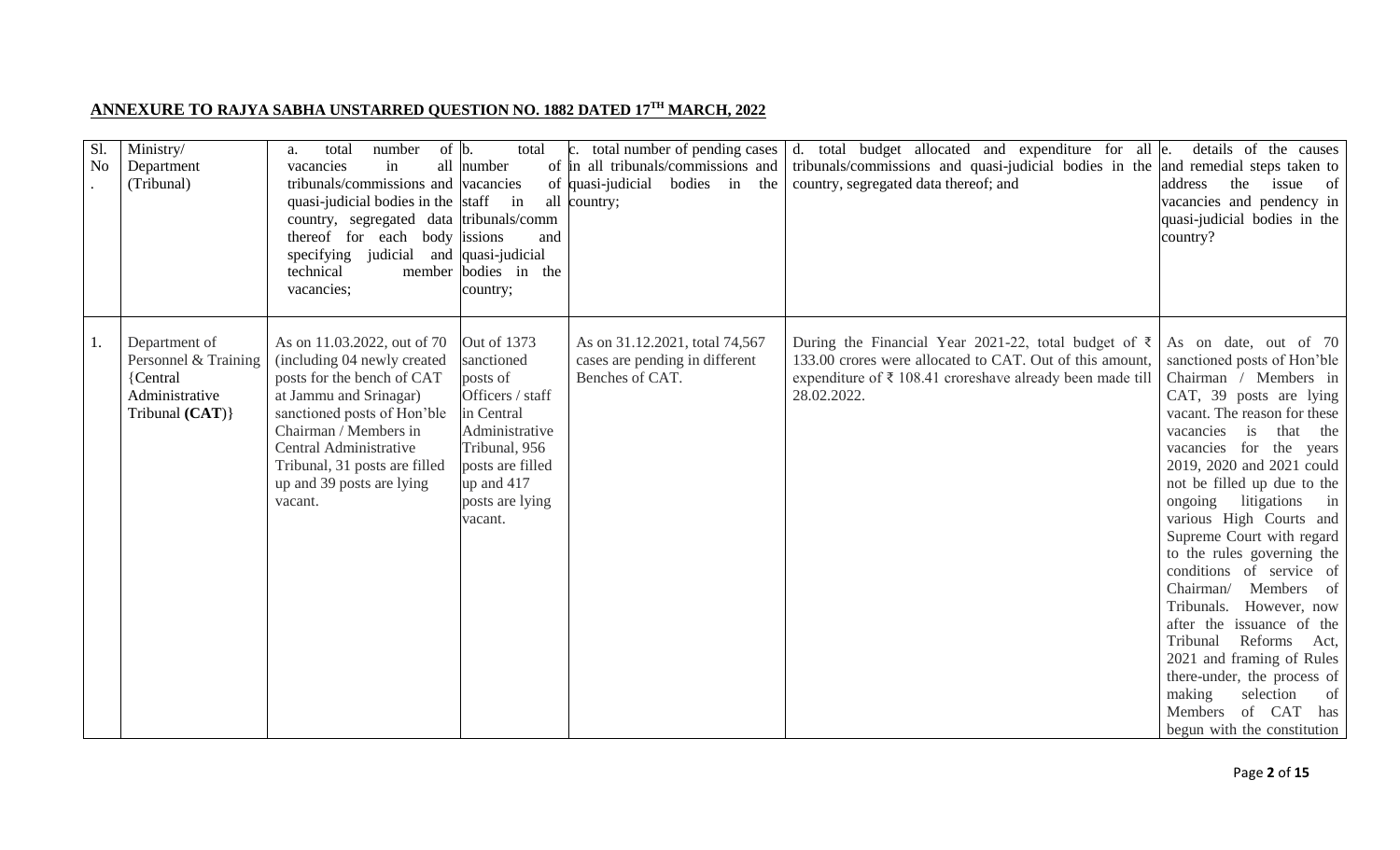|  |  | of a high-powered Search-<br>cum-Selection Committee<br>with nomination of a sitting<br>Judge of the Supreme Court<br>as its Chairman, and other                                                                                 |
|--|--|----------------------------------------------------------------------------------------------------------------------------------------------------------------------------------------------------------------------------------|
|  |  | members.<br>Further, the reason<br>for the pendency of the<br>cases are as follows:                                                                                                                                              |
|  |  | Some cases are<br>(i)<br>adjourned sine-die due to<br>the reason that the matters<br>have been sub-judice<br>before<br>the<br>Hon'ble<br>Supreme Court/ High<br>Courts.                                                          |
|  |  | Some cases have<br>(ii)<br>been restored/ remanded<br>back by the Hon'ble<br>Supreme Court and<br>Hon'ble High Courts after<br>long time and hence, these<br>cases retain their original<br>institution date in the<br>Tribunal. |
|  |  | (iii)<br>Some cases were<br>initially<br>dismissed<br>in<br>default<br>and later on<br>restored.                                                                                                                                 |
|  |  | In some cases, the<br>(iv)<br>Ld. Counsels seek time for                                                                                                                                                                         |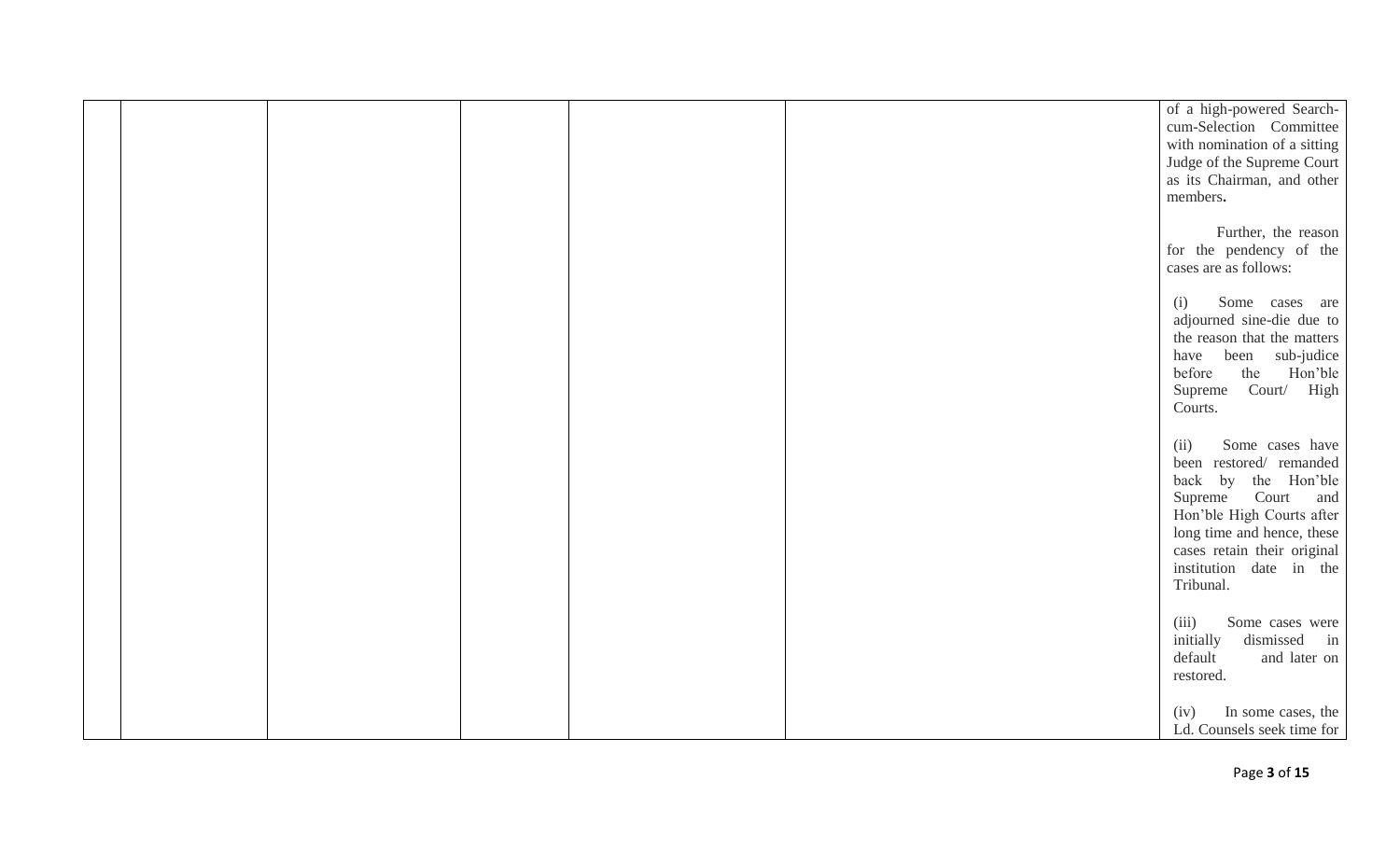|  |  | filing reply/rejoinder.                                                                                                                                                                                                                                                                                                                                   |
|--|--|-----------------------------------------------------------------------------------------------------------------------------------------------------------------------------------------------------------------------------------------------------------------------------------------------------------------------------------------------------------|
|  |  | Moreover, during<br>(v)<br>the COVID-19 pandemic<br>period, only those cases<br>were listed for hearing<br>where both the parties<br>have agreed for hearing<br>through<br>video<br>conferencing.                                                                                                                                                         |
|  |  | The total pending<br>(f)<br>74,567 cases as at the end<br>of year 2021 includes<br>18,092 cases that have<br>been transferred from the<br>Hon'ble High Court of<br>Jammu & Kashmir to<br>CAT in the years 2020 and<br>2021.                                                                                                                               |
|  |  | It may be pertinent to<br>mention that since the<br>inception of CAT,<br>8,70,409 cases have<br>been instituted and out<br>of these, 7,95,842 cases<br>have been disposed.<br>Overall<br>disposal<br>percentage of cases in<br>CAT is 91.43%.<br>However, all efforts are<br>being made by the CAT<br>for disposal of the old<br>cases on priority basis. |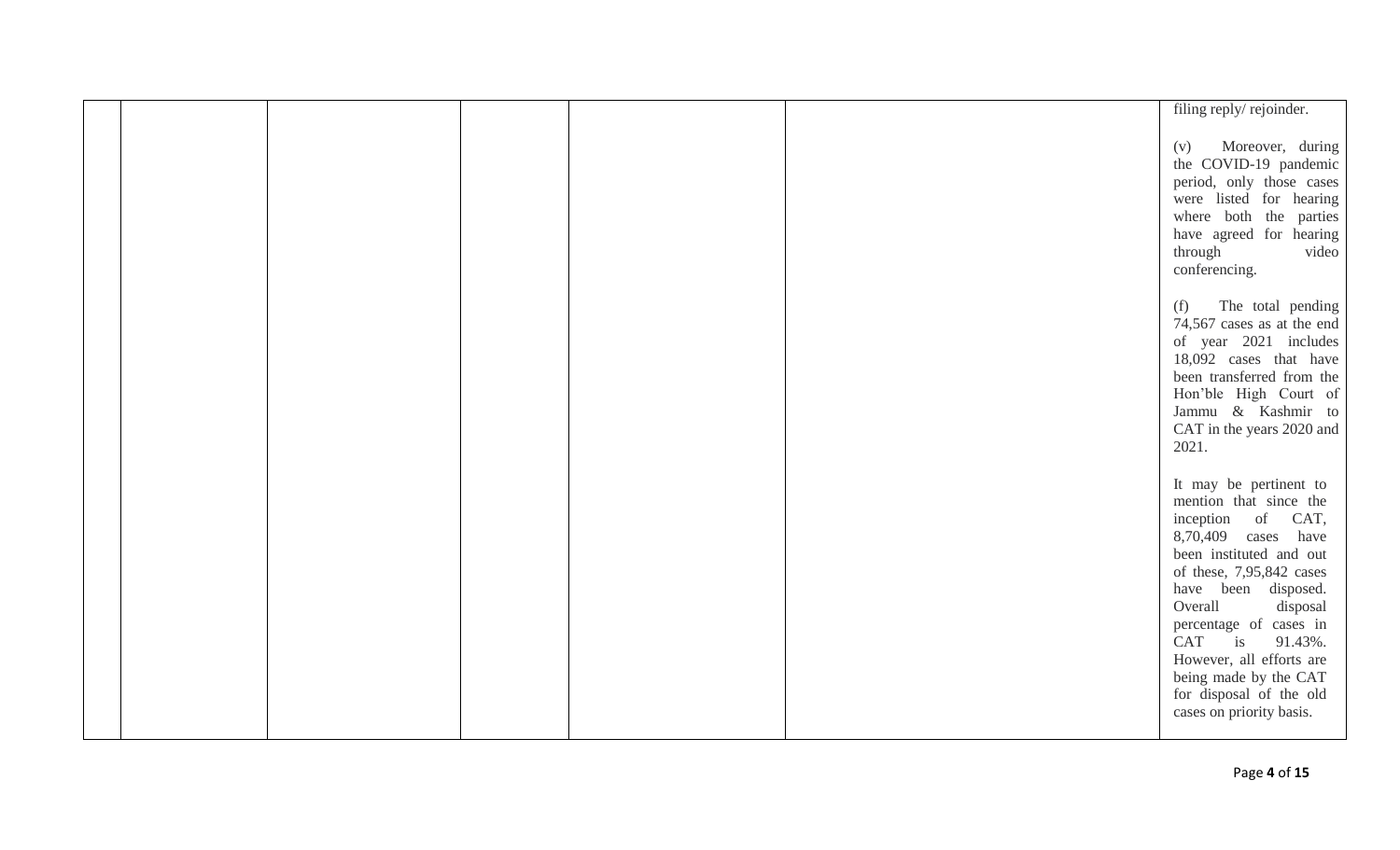| 2. | Ministry of               | At present, there is no $\vert$ As         |                  | on As on $28.02.2022$ , the total                                                    | The total budget allocated and expenditure in respect of |             |       |                    | The       |                       | causes of the                                    |
|----|---------------------------|--------------------------------------------|------------------|--------------------------------------------------------------------------------------|----------------------------------------------------------|-------------|-------|--------------------|-----------|-----------------------|--------------------------------------------------|
|    | Environment, Forest       |                                            |                  | vacancy for Chairperson. $\vert 01.01.2022$ , one   number of court cases pending    | the National Green Tribunal is provided as under:        |             |       |                    |           |                       | vacancies of Judicial and                        |
|    | and Climate Change        | Five $(05)$ posts of Judicial hundred      |                  | and before the NGT Principal Bench                                                   |                                                          |             |       | (Amount in Crores) |           |                       | Expert Members in the                            |
|    | (National Green           |                                            |                  | Members and four $(04)$ sixty-six $(166)$ and its four Zonal Benches is              |                                                          |             |       |                    |           |                       | National Green Tribunal                          |
|    | Tribunal)                 |                                            |                  | posts of Expert Members are posts have been   two thousand two hundred and           | <b>Financial Year</b>                                    | <b>B.E.</b> | R.E.  | <b>Actual</b>      |           |                       | are due to completion of                         |
|    |                           | vacant in the National Green sanctioned at |                  | thirty-seven $(2,237)$ .                                                             |                                                          |             |       | <b>Expenditure</b> |           |                       | tenure of the Hon'ble                            |
|    |                           | Tribunal (NGT).                            | various levels   |                                                                                      | 2019-20                                                  | 42.00       | 36.40 | 33.53              |           |                       | Members and resignation                          |
|    |                           |                                            | in the NGT, out  |                                                                                      | 2020-21                                                  | 40.00       | 35.50 | 34.25              |           |                       | tendered by the Hon'ble                          |
|    |                           |                                            | of which sixty   |                                                                                      | 2021-22                                                  | 43.00       | 44.00 | 36.11              |           |                       | Members. The Ministry                            |
|    |                           |                                            | $(60)$ posts are |                                                                                      | (up to 28.02.2022)                                       |             |       |                    | endeavors |                       | to<br>take                                       |
|    |                           |                                            | lying vacant.    |                                                                                      |                                                          |             |       |                    |           |                       | necessary action well in                         |
|    |                           |                                            |                  |                                                                                      |                                                          |             |       |                    |           |                       | advance to fill up the                           |
|    |                           |                                            |                  |                                                                                      |                                                          |             |       |                    |           |                       | vacancies likely to arise                        |
|    |                           |                                            |                  |                                                                                      |                                                          |             |       |                    | for       |                       | appointment of                                   |
|    |                           |                                            |                  |                                                                                      |                                                          |             |       |                    | Judicial  | and                   | Expert                                           |
|    |                           |                                            |                  |                                                                                      |                                                          |             |       |                    |           |                       | Members in the NGT.                              |
|    |                           |                                            |                  |                                                                                      |                                                          |             |       |                    |           |                       | The government is in the                         |
|    |                           |                                            |                  |                                                                                      |                                                          |             |       |                    |           |                       | process of filling the                           |
|    |                           |                                            |                  |                                                                                      |                                                          |             |       |                    |           |                       | vacant posts of Judicial                         |
|    |                           |                                            |                  |                                                                                      |                                                          |             |       |                    |           | and Expert Members.   |                                                  |
| 3. | Department of             | Incumbency position of Group A officers in |                  | The number of cases pending in                                                       | The total budget allocated for all DRTs/DRATs in         |             |       |                    |           |                       | As regards the filling up of                     |
|    | <b>Financial Services</b> | DRATs and DRTs as on 9/03/2022             |                  | Recovery Tribunals   Financial Year 2021-22 is Rs 141.01 Cr. Expenditure of<br>Debts |                                                          |             |       |                    |           |                       | vacancies of Presiding                           |
|    | (Debt Recovery            |                                            |                  | (DRTs) as on 28.02.2022 are                                                          | all 39 DRTs and all 5 DRATs is Rs 129.42 Cr. as on       |             |       |                    |           |                       | Officers (POs) in DRTs, it                       |
|    | Tribunal)                 |                                            |                  | 1,62,272 (based on the data                                                          | 8/03/2022                                                |             |       |                    |           | is informed as under: |                                                  |
|    |                           |                                            |                  | available in the MIS of DRTs).                                                       |                                                          |             |       |                    |           |                       |                                                  |
|    |                           |                                            |                  |                                                                                      |                                                          |             |       |                    | 1.        | This                  | Department                                       |
|    |                           |                                            |                  |                                                                                      |                                                          |             |       |                    | had       | issued                | a vacancy                                        |
|    |                           |                                            |                  |                                                                                      |                                                          |             |       |                    |           |                       | circular dated 12.07.2021,                       |
|    |                           |                                            |                  |                                                                                      |                                                          |             |       |                    |           |                       | advertising vacancies for                        |
|    |                           |                                            |                  |                                                                                      |                                                          |             |       |                    |           |                       | the post of POs in various                       |
|    |                           |                                            |                  |                                                                                      |                                                          |             |       |                    |           |                       | DRTs and to prepare a<br>panel of candidates for |
|    |                           |                                            |                  |                                                                                      |                                                          |             |       |                    |           |                       | filling up anticipated and                       |
|    |                           |                                            |                  |                                                                                      |                                                          |             |       |                    |           |                       | unforeseen vacancies in any                      |
|    |                           |                                            |                  |                                                                                      |                                                          |             |       |                    |           |                       |                                                  |
|    |                           |                                            |                  |                                                                                      |                                                          |             |       |                    |           |                       | of the other DRTs across                         |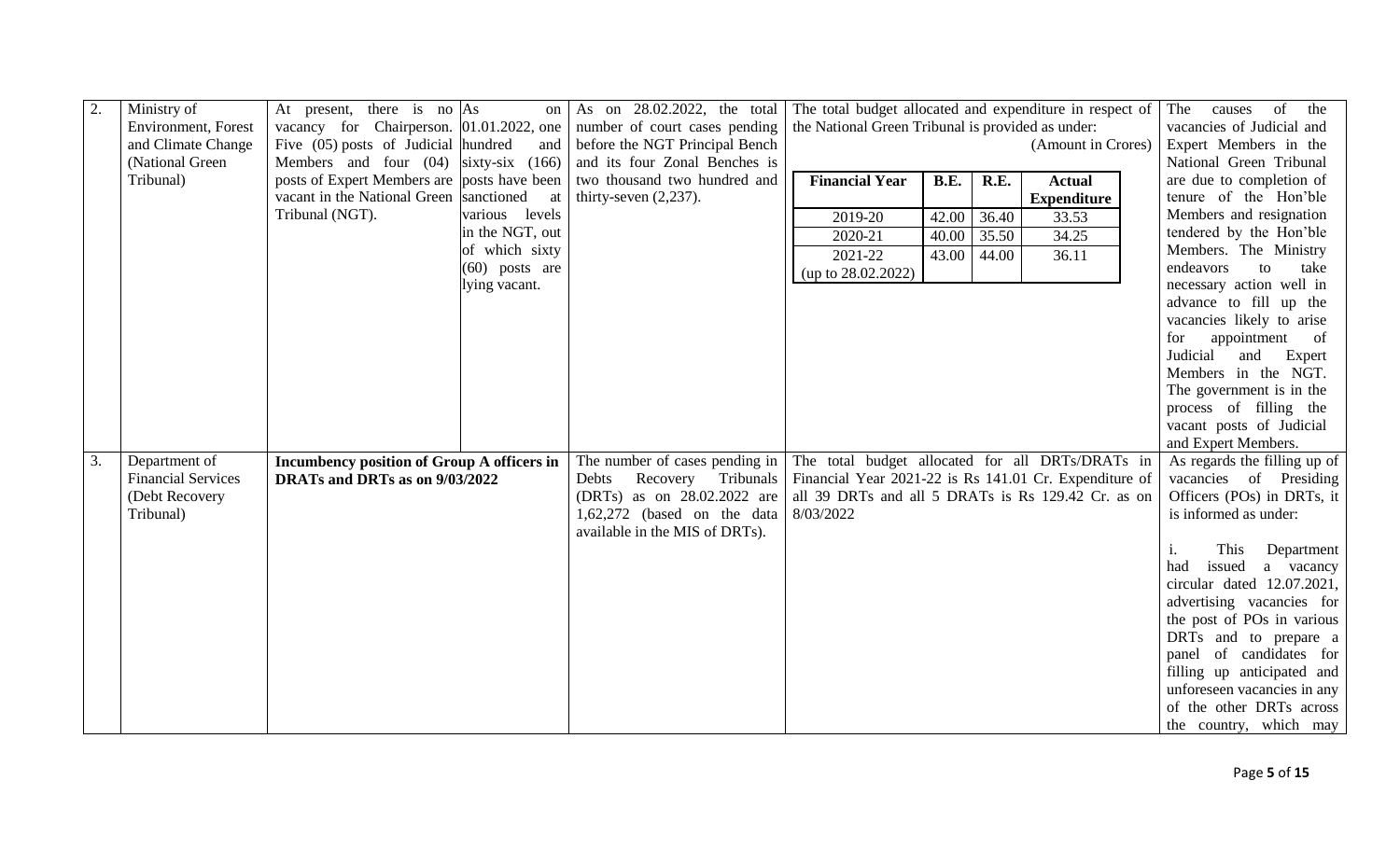| Sl.                     | Designati                    | <b>Sanctione</b>                                | In            | <b>Vaca</b>  |
|-------------------------|------------------------------|-------------------------------------------------|---------------|--------------|
| No.                     | on                           | d Post                                          | <b>Positi</b> | n t          |
|                         |                              |                                                 | on            |              |
| 1                       | <b>Chairper</b>              |                                                 |               |              |
|                         | son $(CP)$                   |                                                 |               |              |
|                         |                              | 5                                               | 3             | $2*$         |
| $\overline{2}$          |                              |                                                 |               | $20^{#}$     |
|                         | Presiding<br><b>Officer</b>  | 39                                              | 19            |              |
|                         | (PO)                         |                                                 |               |              |
| $\mathbf{3}$            |                              |                                                 |               |              |
|                         | Registrar                    | 44                                              | 39            | $5^{\wedge}$ |
| $\overline{\mathbf{4}}$ |                              |                                                 |               |              |
|                         | Asst.                        | 39                                              | 30            | $9^{\wedge}$ |
|                         | Registrar                    |                                                 |               |              |
|                         | (AR)                         |                                                 |               |              |
| 5                       |                              |                                                 |               |              |
|                         | <b>Recovery</b>              | 78                                              | 73            | $5^{\wedge}$ |
|                         | <b>Officer</b><br>(RO)       |                                                 |               |              |
|                         |                              |                                                 |               |              |
|                         |                              | * Offers of appointment for all vacant posts of |               |              |
|                         |                              | CPs have been issued vide Department's          |               |              |
|                         |                              | letters of even no. dated 17/2/2022, giving the |               |              |
|                         |                              | selected incumbents one month time to join      |               |              |
| the post.               |                              |                                                 |               |              |
|                         |                              | Offers of appointment for all vacant posts of   |               |              |
|                         |                              | POs have been issued vide Department's          |               |              |
|                         |                              | letters of even no. dated $20/2/2022$ &         |               |              |
|                         | month time to join the post. | 8/3/2022 giving the selected incumbents one     |               |              |
|                         |                              | This Department is in process to issue          |               |              |
|                         |                              | vacancy circular for the post of Registrar,     |               |              |
|                         |                              | Assistant Registrar and Recovery officer        |               |              |
| shortly.                |                              |                                                 |               |              |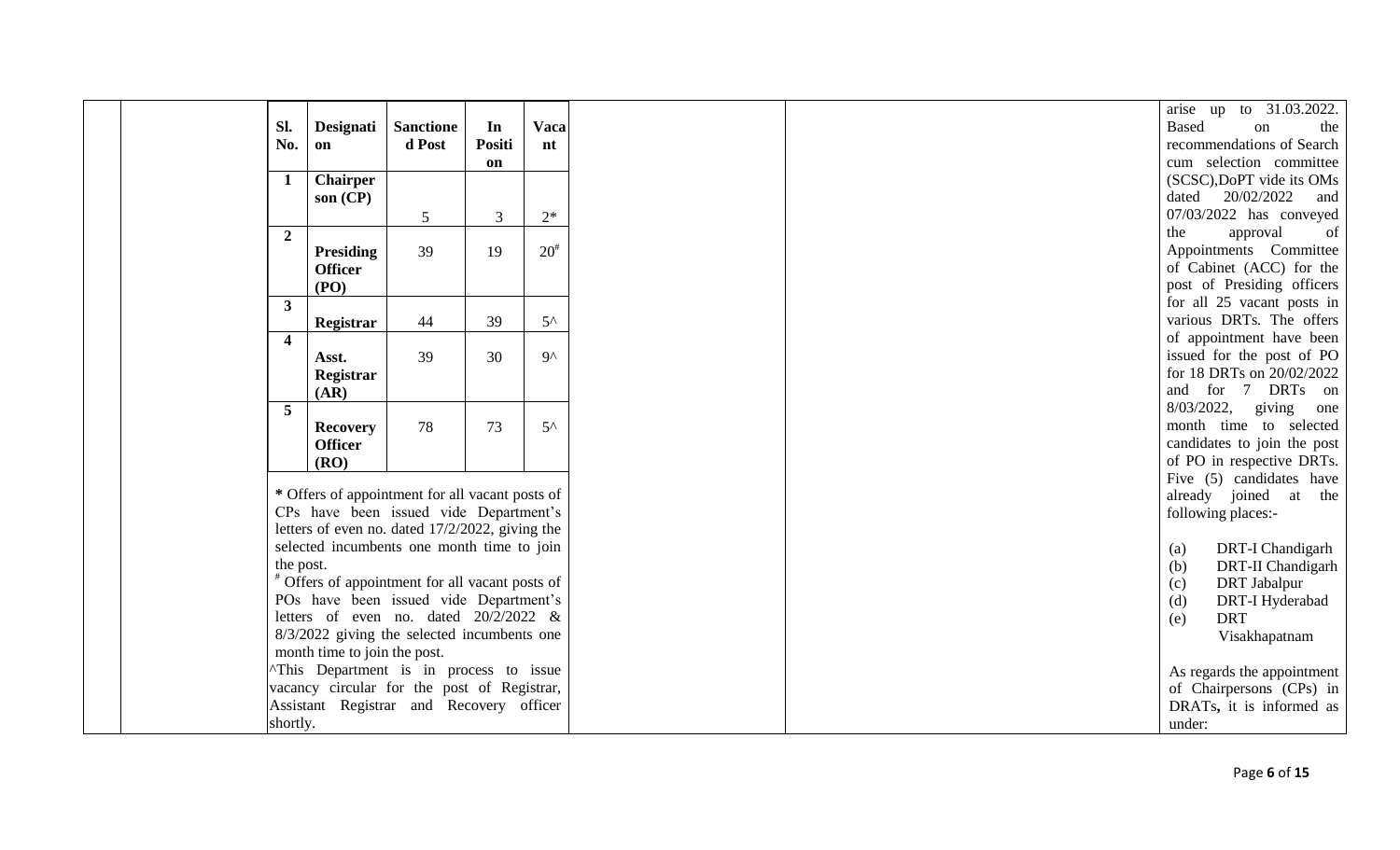| ii. This Department had      |
|------------------------------|
| issued a vacancy circular    |
| 14.07.2021,                  |
|                              |
| advertising vacancies for    |
| the post of CPs in various   |
| DRATs and to prepare a       |
| panel of candidates for      |
| filling up anticipated and   |
| unforeseen vacancies in      |
| any of the other DRTs        |
| across the country, which    |
| up<br>to                     |
| 31.03.2022. Based on the     |
| of                           |
| cum selection                |
| committee (SCSC),DoPT        |
| vide its OM dated            |
| 16/02/2022 has conveyed      |
| of                           |
|                              |
| Appointments Committee       |
| of Cabinet (ACC) for the     |
| post of Chairpersons for all |
| 5 vacant posts in DRATs.     |
| The offers of appointment    |
| have been issued for the     |
| post of CPs for all 5        |
| DRATs on 17/02/2022,         |
| giving selected candidates   |
| one month time to join the   |
| post of CP in respective     |
| (3)                          |
| have already                 |
| DRAT,                        |
| Chennai                      |
|                              |
| Three                        |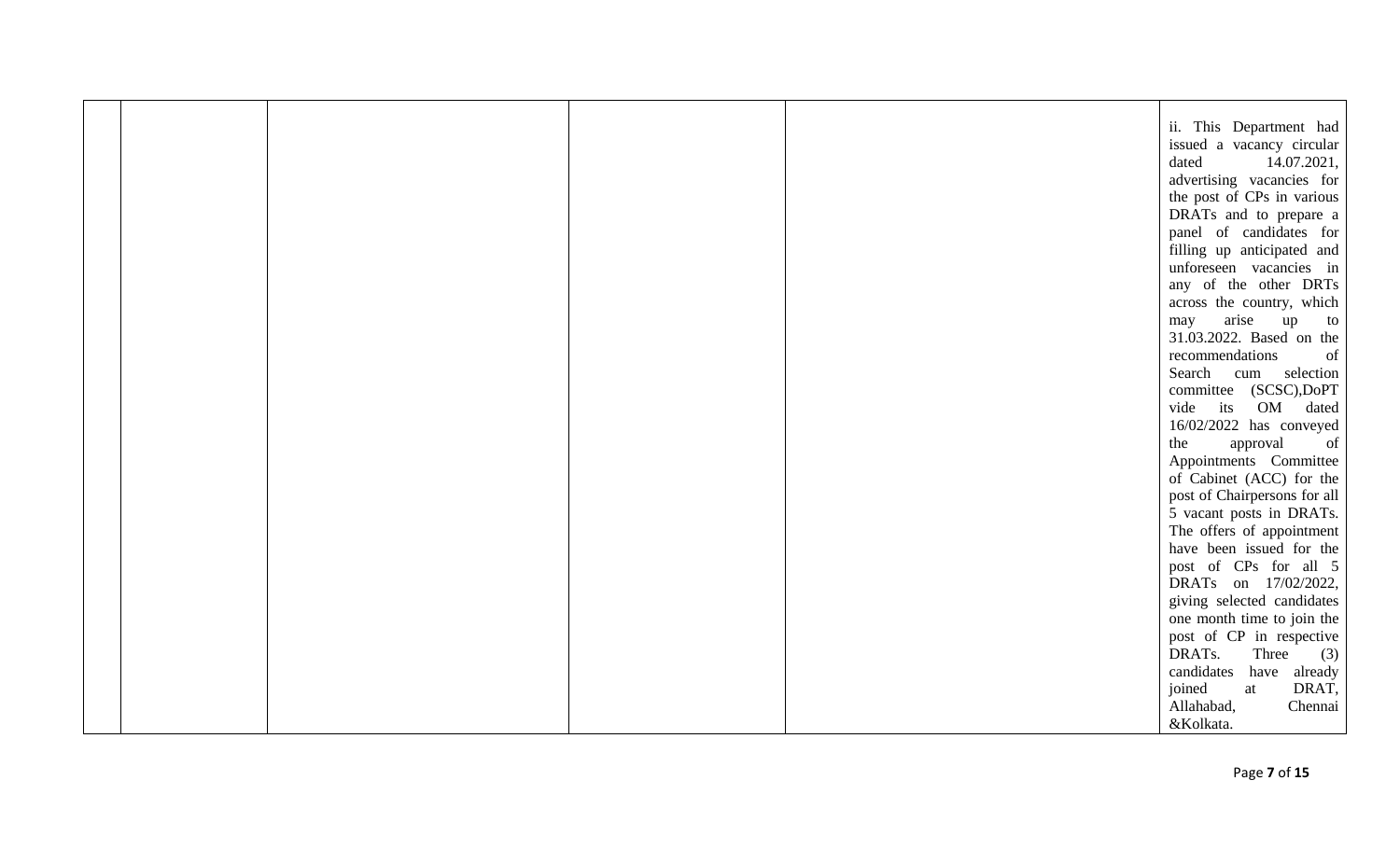| Recruitment for various<br>vacant posts are at various  |
|---------------------------------------------------------|
| stages.                                                 |
|                                                         |
|                                                         |
|                                                         |
|                                                         |
|                                                         |
| Expenditure 2021-22 (upto 28.02.2022): Rs. 328 Lakh     |
|                                                         |
| Total budget allocated during FY 2021-22=3.63 Crores    |
| Expenditure incurred upto February $2022 = 3.23$ Crores |
|                                                         |
|                                                         |
|                                                         |
|                                                         |
|                                                         |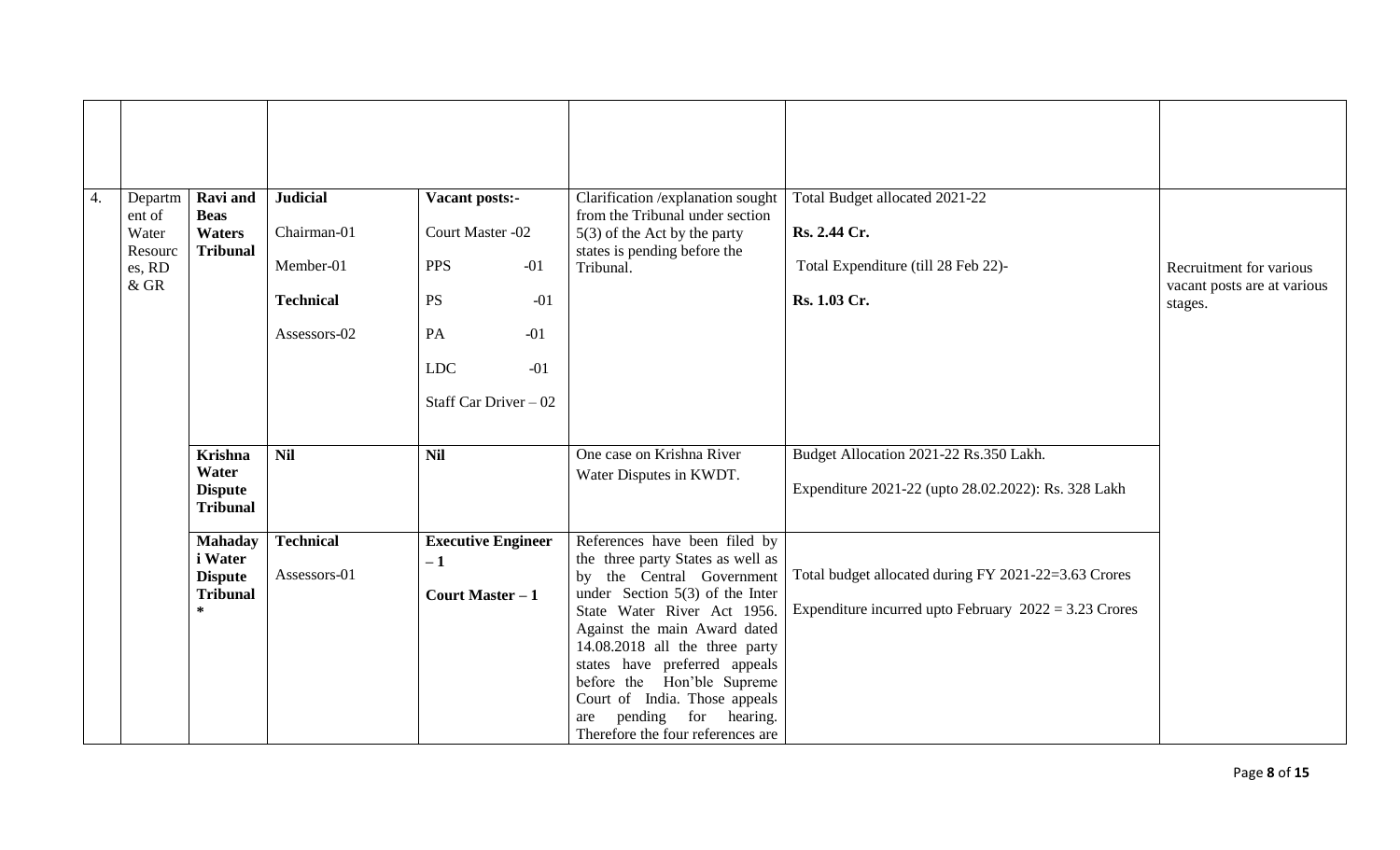|   |                  |                      |              |        |                                     | pending before the Tribunal.                                    |                                                                                                                 |                                                      |
|---|------------------|----------------------|--------------|--------|-------------------------------------|-----------------------------------------------------------------|-----------------------------------------------------------------------------------------------------------------|------------------------------------------------------|
|   |                  | <b>Mahanad</b>       | <b>Nil</b>   |        | $PPS-2$                             | One case on Mahanadi water                                      | Total budget allocated during FY 2021-22=3.5 Crores                                                             |                                                      |
|   |                  | i Water              |              |        |                                     | dispute                                                         |                                                                                                                 |                                                      |
|   |                  | <b>Dispute</b>       |              |        | <b>Executive Engineer</b>           |                                                                 | Expenditure incurred upto February $2022 = 2.8817$                                                              |                                                      |
|   |                  | <b>Tribunal</b>      |              |        | $(Civil) - 1$                       |                                                                 | Crores                                                                                                          |                                                      |
|   |                  |                      |              |        | Court Master $-2$                   |                                                                 |                                                                                                                 |                                                      |
|   |                  |                      |              |        | $PS -1$                             |                                                                 |                                                                                                                 |                                                      |
|   |                  |                      |              |        |                                     |                                                                 |                                                                                                                 |                                                      |
| 5 | (Railway Board)- | Ministry of Railways | Name<br>of   | Vacant | As on 28.02.2022,<br>there were 225 | As on 28.02.2022, total 25,574<br>cases were pending in Railway | (i) Revised Budget allocated for all Railway Claims<br>Tribunal Benches for the year 2021-2022 is Rs.50 Crores. | Details of the causes and<br>remedial steps taken to |
|   | Railway Claims   |                      | Post         |        | vacancies of staff in               | Claims Tribunal.                                                | (ii) Total actual expenditure of all RCT Benches up to                                                          | address the<br>issue of                              |
|   | Tribunal         |                      |              |        | Railway Claims                      |                                                                 | January, 2022 is<br>Rs.41.03 Crores. and expenditure                                                            | vacancies and pendency                               |
|   |                  |                      | Chairman     | $00\,$ | Tribunal.                           |                                                                 | worked out for February and March, 2022 is Rs.9.96                                                              | Railway<br><b>Claims</b><br>in                       |
|   |                  |                      | Vice-        | 02     |                                     |                                                                 | Crores.                                                                                                         | <b>Tribunal (RCT)</b>                                |
|   |                  |                      | Chairman     |        |                                     |                                                                 |                                                                                                                 |                                                      |
|   |                  |                      | (Judicial)   |        |                                     |                                                                 |                                                                                                                 | (a) Causes of vacancies<br>and pendency of cases in  |
|   |                  |                      | Vice-Chair   | 02     |                                     |                                                                 |                                                                                                                 | Railway<br><b>Claims</b>                             |
|   |                  |                      | man          |        |                                     |                                                                 |                                                                                                                 | Tribunal:-                                           |
|   |                  |                      | (Technical)  |        |                                     |                                                                 |                                                                                                                 |                                                      |
|   |                  |                      | Member       | 16     |                                     |                                                                 |                                                                                                                 | Several Posts of                                     |
|   |                  |                      | (Judicial)   |        |                                     |                                                                 |                                                                                                                 | Members are lying vacant                             |
|   |                  |                      | Member       | 07     |                                     |                                                                 |                                                                                                                 | in various Benches of                                |
|   |                  |                      | (Technical)  |        |                                     |                                                                 |                                                                                                                 | Railway Claims Tribunal<br>due to various pending    |
|   |                  |                      | <b>Total</b> | 27     |                                     |                                                                 |                                                                                                                 | court cases in various                               |
|   |                  |                      |              |        |                                     |                                                                 |                                                                                                                 | High<br>Courts/Supreme                               |
|   |                  |                      |              |        |                                     |                                                                 |                                                                                                                 | Court. As on 11.03.2022,                             |
|   |                  |                      |              |        |                                     |                                                                 |                                                                                                                 | out of 46 total sanctioned                           |
|   |                  |                      |              |        |                                     |                                                                 |                                                                                                                 | posts, 27 are vacant.                                |
|   |                  |                      |              |        |                                     |                                                                 |                                                                                                                 | In Railway Claims                                    |
|   |                  |                      |              |        |                                     |                                                                 |                                                                                                                 | 2.<br>Tribunal, judicial process                     |
|   |                  |                      |              |        |                                     |                                                                 |                                                                                                                 | involves different stages                            |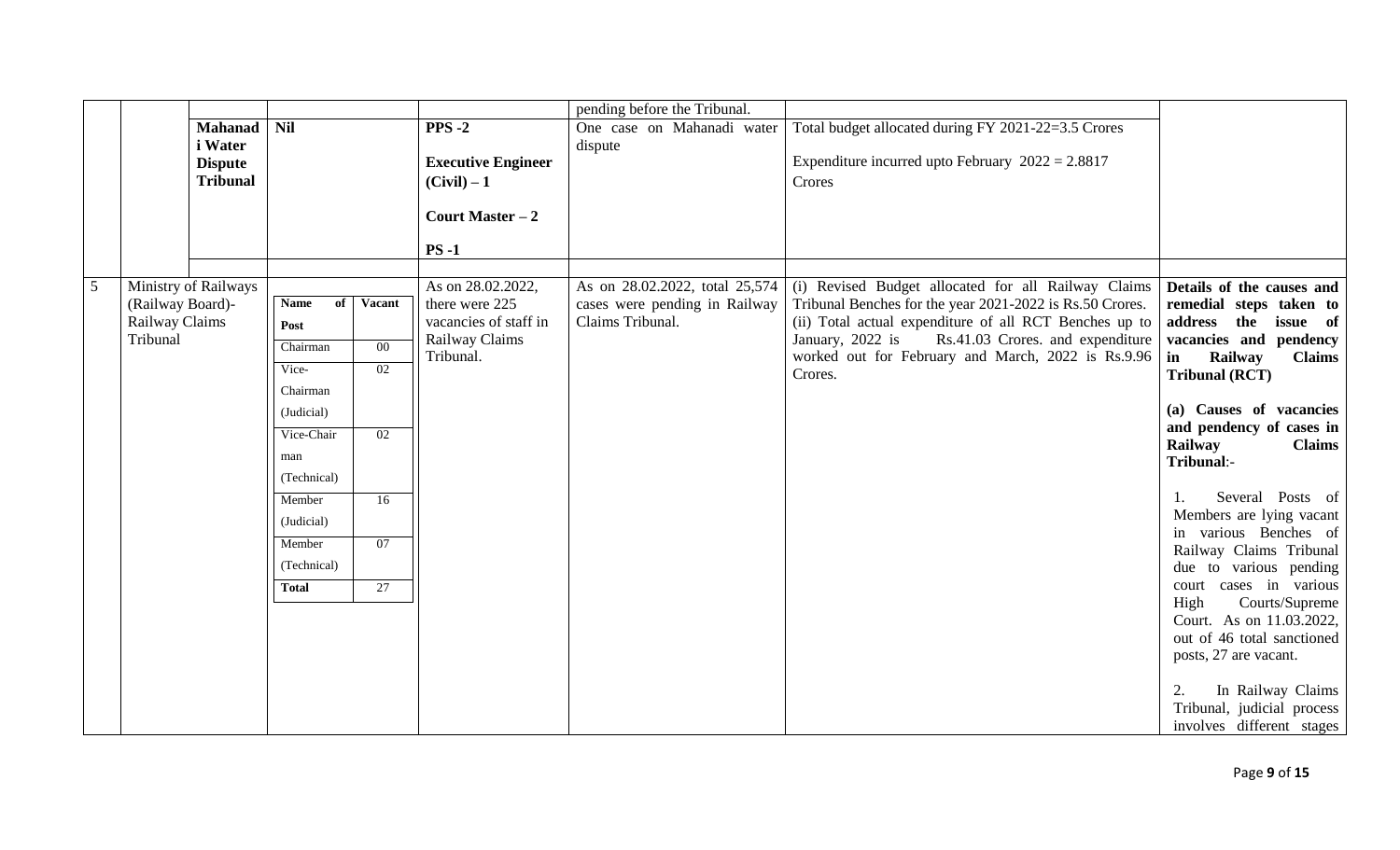|  |  | like filing of cases, filing                        |
|--|--|-----------------------------------------------------|
|  |  | of Written Statement                                |
|  |  | (WS), evidences, cross-                             |
|  |  | examination of witness &                            |
|  |  | party and the argument                              |
|  |  | which takes some time for                           |
|  |  | disposal of the cases.                              |
|  |  | However, if all the                                 |
|  |  | documents are in order                              |
|  |  | and have been filed in                              |
|  |  | time, disposal of cases is                          |
|  |  | done expeditiously.                                 |
|  |  | As on 28.02.2022,<br>3.                             |
|  |  | there were a total of 225                           |
|  |  | vacancies of staff in                               |
|  |  | Benches of<br>various                               |
|  |  | Railway Claims Tribunal,                            |
|  |  | which is also a cause to                            |
|  |  | decelerate the proceeding                           |
|  |  | of the Court.                                       |
|  |  |                                                     |
|  |  | Covid-19<br>During<br>4.                            |
|  |  | Pandemic<br>situation,                              |
|  |  | physical hearing of the                             |
|  |  | cases were discontinued.                            |
|  |  |                                                     |
|  |  | (b) Remedial steps taken<br>to address the issue of |
|  |  | vacancies and pendency                              |
|  |  | of cases:-                                          |
|  |  |                                                     |
|  |  | Consequent upon<br>1.                               |
|  |  | Supreme Court's Order                               |
|  |  | 27-11-2020,<br>dated                                |
|  |  | Ministry of Finance vide                            |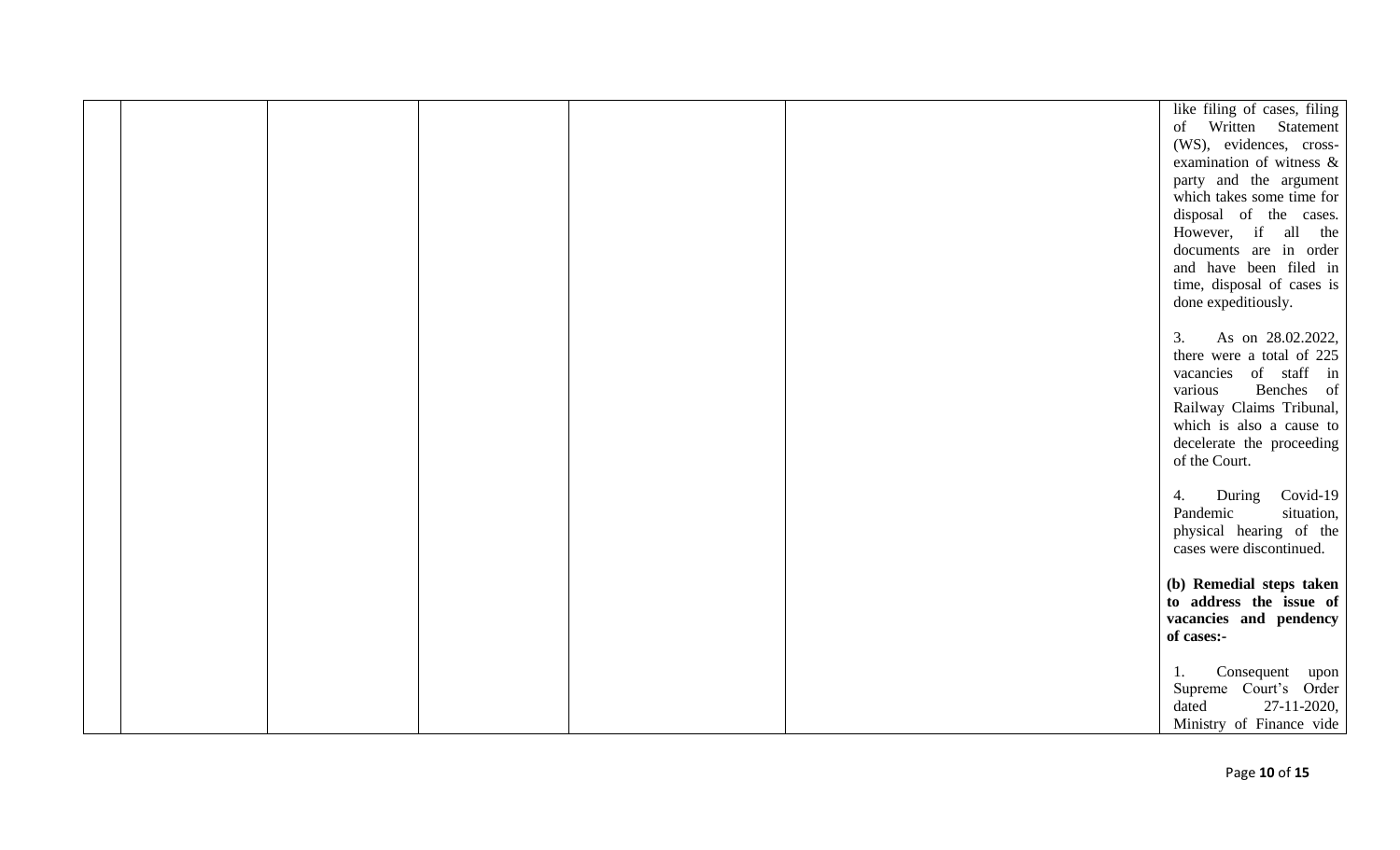|  |  |  | Notification<br>Gazette      |
|--|--|--|------------------------------|
|  |  |  | $No.GSR$ 635 $(E)$<br>dated  |
|  |  |  | 15.09.2021 has notified      |
|  |  |  | the Tribunal (Conditions     |
|  |  |  | of Service) Rules, 2021      |
|  |  |  | regarding<br>eligibility     |
|  |  |  | conditions<br>for            |
|  |  |  | of<br>appointment            |
|  |  |  | Chairperson and Members      |
|  |  |  | the<br>Tribunal.<br>in       |
|  |  |  | Accordingly,<br>vacancy      |
|  |  |  | notification has been        |
|  |  |  | issued by Ministry of        |
|  |  |  | Railways for filling up the  |
|  |  |  | vacant posts of 02 Vice-     |
|  |  |  | Chairmen(Judicial),<br>02    |
|  |  |  | Vice-                        |
|  |  |  | Chairman(Technical), 16      |
|  |  |  | Member (Judicial) and 07     |
|  |  |  | Member<br>(Technical).       |
|  |  |  | Search-cum-Selection         |
|  |  |  | Committee has also been      |
|  |  |  | constituted for selection of |
|  |  |  | the Members, which is        |
|  |  |  | under process.               |
|  |  |  |                              |
|  |  |  | 2. Instructions have been    |
|  |  |  | issued<br>General<br>to      |
|  |  |  | Managers of all Zonal        |
|  |  |  | Railways to fill up the      |
|  |  |  | vacancies in Railway         |
|  |  |  | Claims Tribunal Benches      |
|  |  |  | falling<br>under<br>their    |
|  |  |  | jurisdiction.                |
|  |  |  |                              |
|  |  |  | 3.<br>Holding of Circuit     |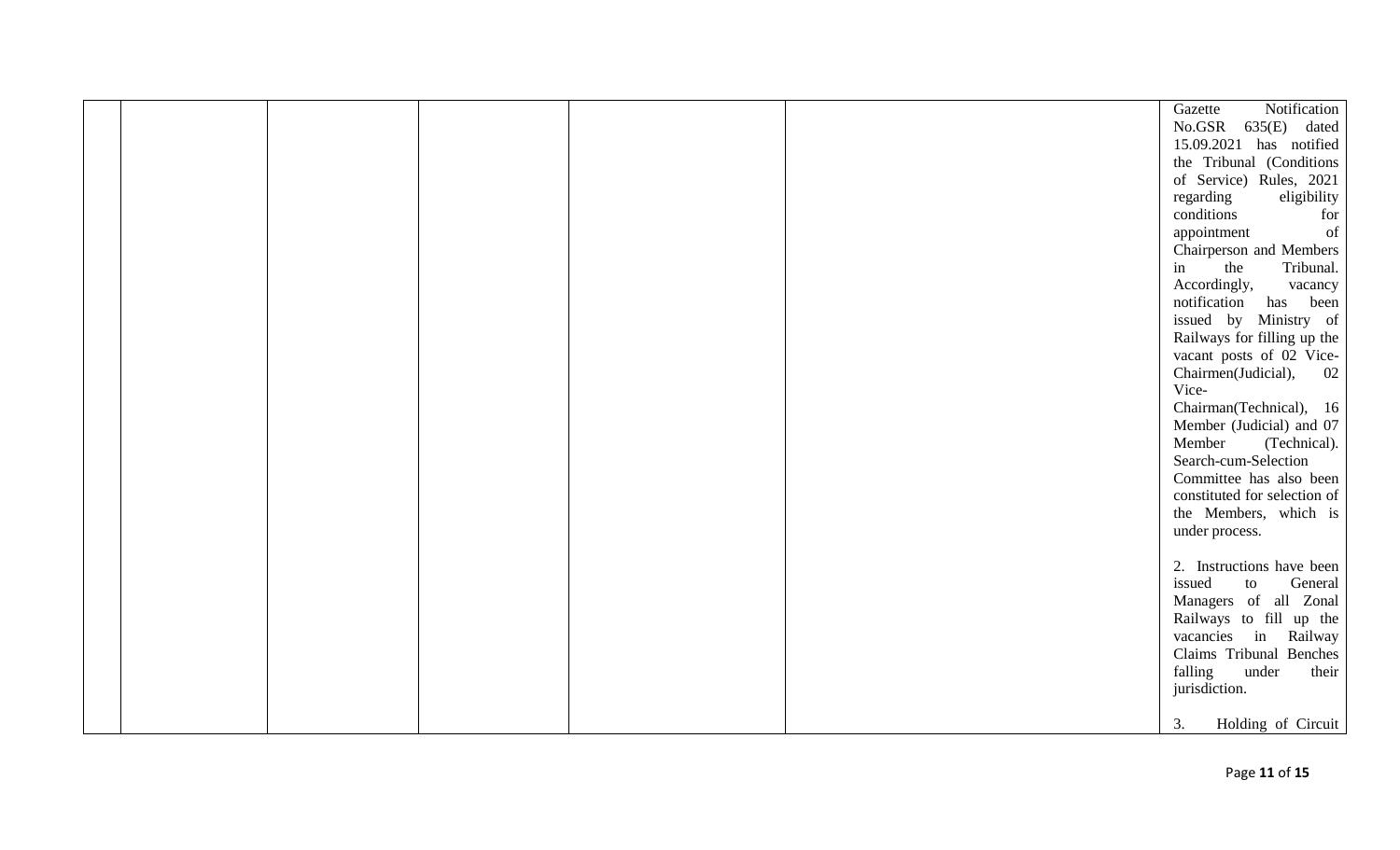|  |  |  | Benches in Tribunals        |
|--|--|--|-----------------------------|
|  |  |  | where Hon'ble Members       |
|  |  |  |                             |
|  |  |  | are not posted.             |
|  |  |  |                             |
|  |  |  | In order to reduce<br>4.    |
|  |  |  |                             |
|  |  |  | the pendency of cases and   |
|  |  |  | to provide timely Justice   |
|  |  |  | to the injured and the      |
|  |  |  |                             |
|  |  |  | family of deceased victim,  |
|  |  |  | LokAdalats have been        |
|  |  |  | organized in various        |
|  |  |  | Benches from time to time   |
|  |  |  |                             |
|  |  |  |                             |
|  |  |  | In order to ensure<br>5.    |
|  |  |  | that poverty is not an      |
|  |  |  | impediment in the search    |
|  |  |  |                             |
|  |  |  | for Justice, legal aid has  |
|  |  |  | been made available to      |
|  |  |  | poor litigants under the    |
|  |  |  | Legal Aid Scheme.           |
|  |  |  |                             |
|  |  |  |                             |
|  |  |  | Hon'ble Chairman<br>6.      |
|  |  |  | has Suo-motu taken up the   |
|  |  |  | matter for expediting the   |
|  |  |  |                             |
|  |  |  | submission of Written       |
|  |  |  | Statement (WS) and DRM      |
|  |  |  | report by Zonal Railways    |
|  |  |  | for the cases registered in |
|  |  |  |                             |
|  |  |  | the Bench. Due to           |
|  |  |  | consistent efforts, WS      |
|  |  |  | has<br>been<br>pendency     |
|  |  |  | brought down from 6525      |
|  |  |  |                             |
|  |  |  | in March/2021 to 567 in     |
|  |  |  | Feb/2022.                   |
|  |  |  |                             |
|  |  |  | 7.<br>Workshop has been     |
|  |  |  |                             |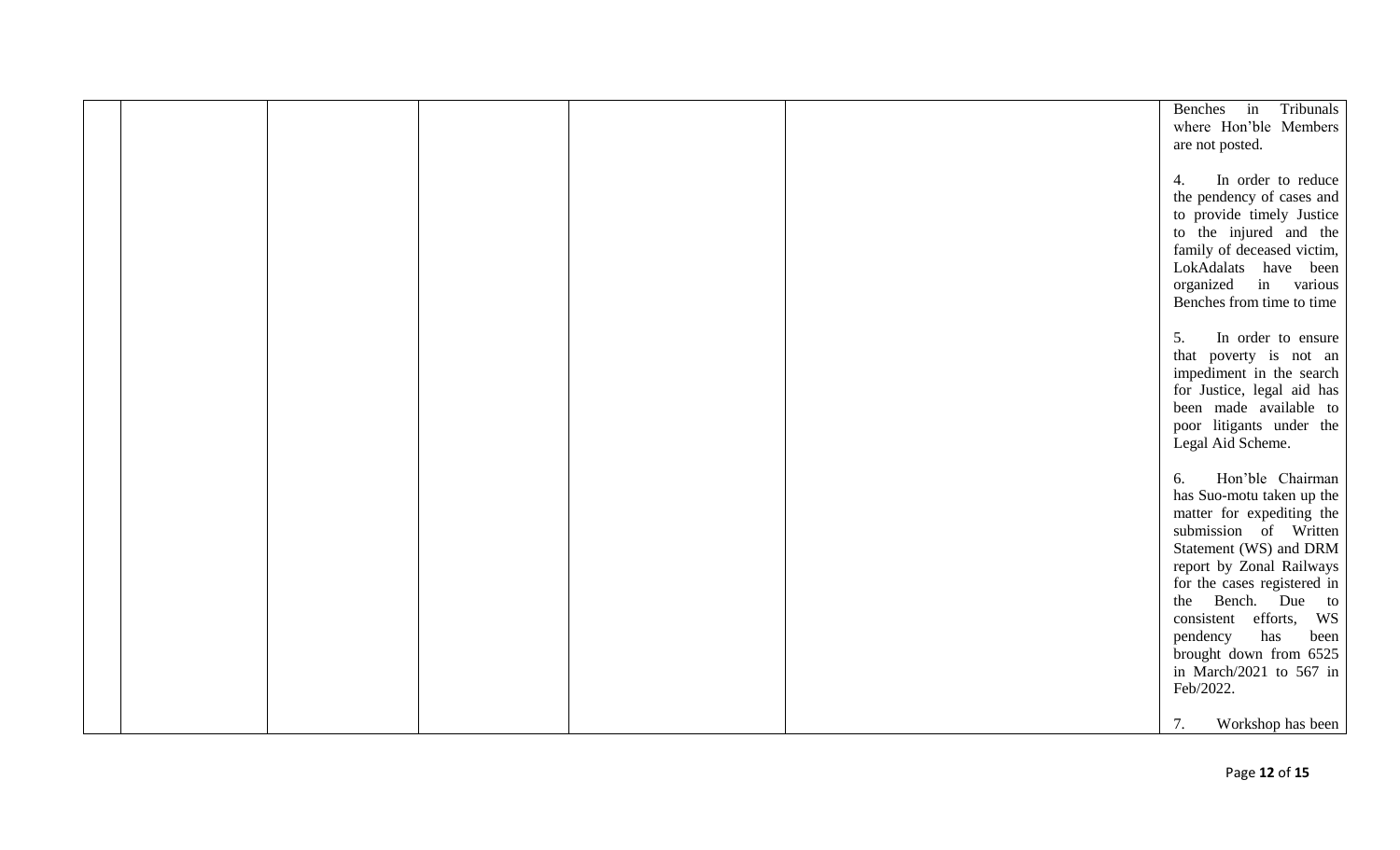|  |  |  | Vice-<br>organized for       |
|--|--|--|------------------------------|
|  |  |  | Chairman and Members at      |
|  |  |  | Judicial<br>National         |
|  |  |  | Academy, Bhopal in 2016,     |
|  |  |  | 2018, 2019 and at Delhi      |
|  |  |  | Judicial<br>Academy,         |
|  |  |  | Dwarka, New Delhi in         |
|  |  |  | 2017.<br>During Covid        |
|  |  |  | virtual<br>workshop<br>was   |
|  |  |  | organized for Member to      |
|  |  |  |                              |
|  |  |  | give them exposure about     |
|  |  |  | working of RCT.              |
|  |  |  |                              |
|  |  |  | In order to provide<br>8.    |
|  |  |  | quick relief to the train    |
|  |  |  | accident victims and their   |
|  |  |  | families in a fatal train    |
|  |  |  | accident at Pokhrayan        |
|  |  |  | Station on 22.11.2016 and    |
|  |  |  | at Kuneru Railway Station    |
|  |  |  | on 22.01.2017, Suo-Motu      |
|  |  |  | orders were passed by the    |
|  |  |  | then Hon'ble Chairman,       |
|  |  |  | RCT, Delhi for immediate     |
|  |  |  | payment of compensation      |
|  |  |  | to the claimants so as to    |
|  |  |  | skirt long procedure and to  |
|  |  |  | enable parties to realize    |
|  |  |  | benefits<br>the<br>of        |
|  |  |  | compensation so that it      |
|  |  |  | shall not be necessary to    |
|  |  |  | put up any case through      |
|  |  |  | trial procedure of oral      |
|  |  |  | evidence except where the    |
|  |  |  | identity of the applicants   |
|  |  |  | is an issue for verification |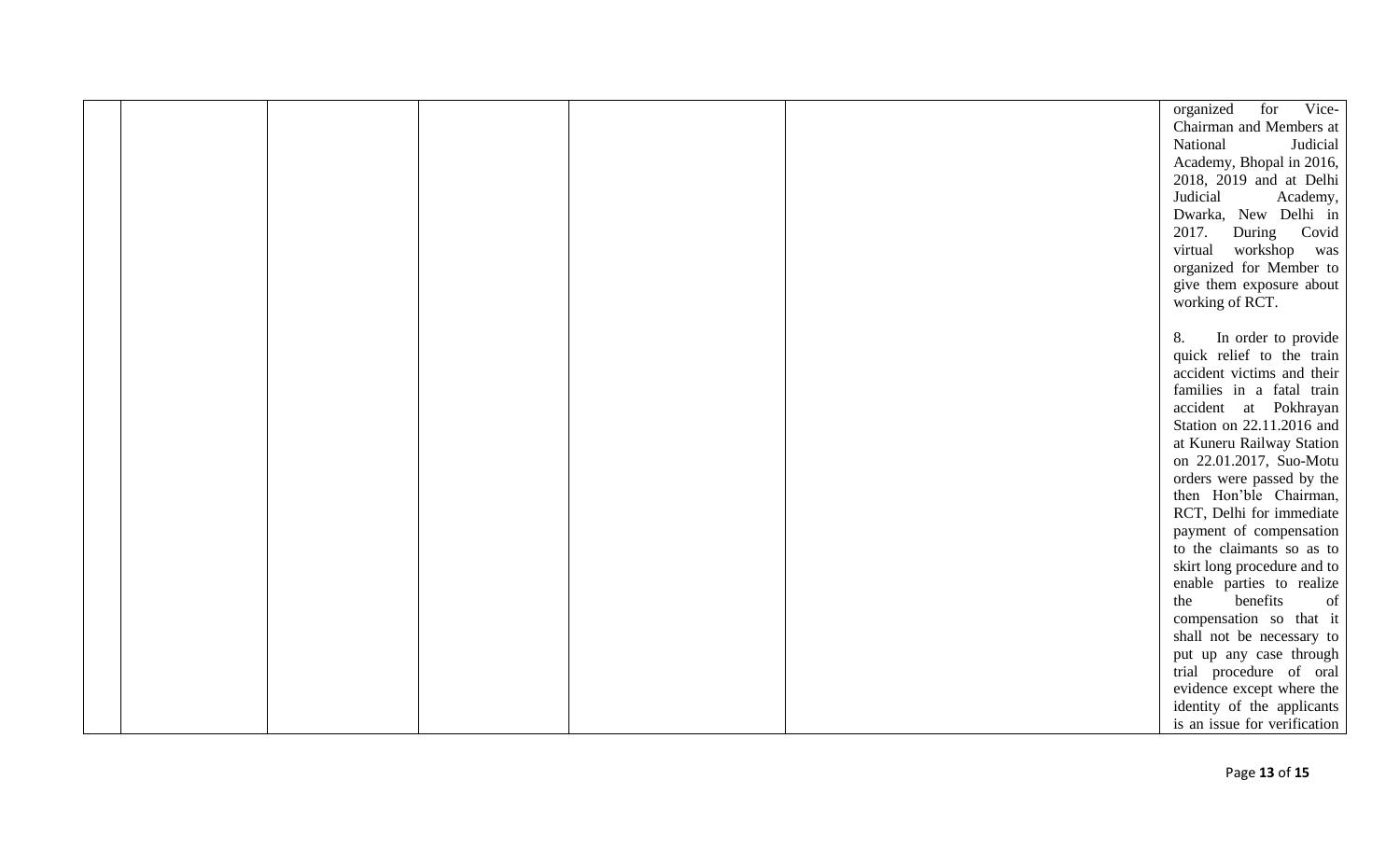|   |                                                                                                   |                                |                                 |                             |         |    |                                                                                                                                                  | or contest.                                                                                                                                                                                                                                                                                                                                                                                                                 |
|---|---------------------------------------------------------------------------------------------------|--------------------------------|---------------------------------|-----------------------------|---------|----|--------------------------------------------------------------------------------------------------------------------------------------------------|-----------------------------------------------------------------------------------------------------------------------------------------------------------------------------------------------------------------------------------------------------------------------------------------------------------------------------------------------------------------------------------------------------------------------------|
|   |                                                                                                   |                                |                                 |                             |         |    |                                                                                                                                                  | Computerization<br>9.<br>and Digitization of RCT<br>Benches (e-RCT) to take<br>advantage of technology<br>for<br>paperless<br>and<br>expeditious disposal of<br>claims cases has been<br>started by Ministry of<br>Railways.                                                                                                                                                                                                |
|   |                                                                                                   |                                |                                 |                             |         |    |                                                                                                                                                  | In the prevailing<br>10.<br>situation of COVID-19,<br>the court proceedings are<br>being conducted virtually<br>through<br>video<br>conferencing. All efforts<br>were made for seamless<br>judicial functioning of<br>benches. Seminars on<br>different judicial aspects<br>were also organized for<br>Members of RCT on<br>virtual platform as most of<br>the Members (Technical)<br>have recently joined the<br>Tribunal. |
| 6 | Department of<br>Telecommunications<br>(Telecom Disputes<br>Settlement and<br>Appellate Tribunal) | 01 post of Member is<br>vacant | 16 posts of staff are<br>vacant | 4019<br>cases<br>28.02.2022 | pending | on | Actual Expenditure in the last 3 years:<br>2018-19 : Rs. 17.01 Cr.<br>2019-20 :Rs. 17.02 Cr.<br>2020-21 :Rs. 19.06 Cr.<br>2021-22 :Rs. 16.34 Cr. | <b>Vacancy</b><br>(i)<br>of<br>Member arisen due to<br>retirement<br><b>Department</b><br>(ii)<br>has<br>already initiated action<br>for filling up the post of                                                                                                                                                                                                                                                             |